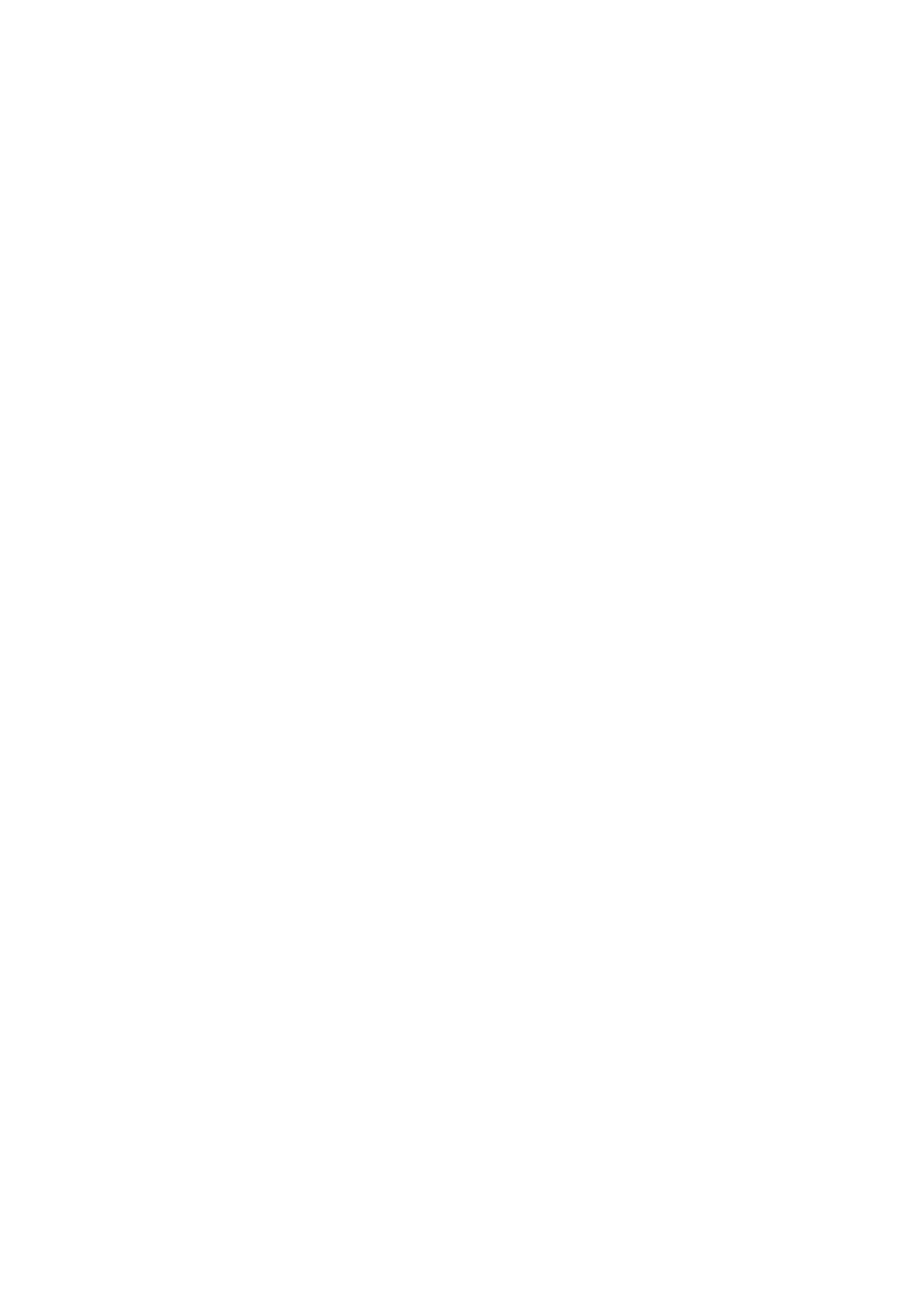| <b>Row</b>      | <b>Original CVS Submission</b><br>December 2020                                                      | ES 1 <sup>st</sup> Regulation 25 Update / Revised CVS June 2021<br>Confirmation of whether document is: an additional<br>document, or supersedes previous iteration, or an<br>addendum | ES 2 <sup>nd</sup> Regulation 25 Update May 2022<br>Confirmation of whether document is: an additional<br>document, or supersedes previous iteration, or an<br>addendum |
|-----------------|------------------------------------------------------------------------------------------------------|----------------------------------------------------------------------------------------------------------------------------------------------------------------------------------------|-------------------------------------------------------------------------------------------------------------------------------------------------------------------------|
| <b>Drawings</b> |                                                                                                      |                                                                                                                                                                                        |                                                                                                                                                                         |
| $\mathbf{1}$ .  | Statutory Plan ref: 205105-AFL-00-ZZ-DR-A-<br>00101 P1                                               |                                                                                                                                                                                        |                                                                                                                                                                         |
| 2.              | Illustrative Site Sections ref: 205105-AFL-00-XX-<br>DR-A-90300 P1                                   | SUPERSEDED by: 205105-AFL-00-XX-DR-A-90300_P2                                                                                                                                          |                                                                                                                                                                         |
| 3.              | Illustrative Masterplan (Overall Development) ref:<br>205105-AFL-00-ZZ-DR-A-90100_P1                 | SUPERSEDED by: 205105-AFL-00-ZZ-DR-A-90100_P2                                                                                                                                          | SUPERSEDED by: 205105-AFL-00-ZZ-DR-A-90100_P3                                                                                                                           |
| 4.              | Illustrative Masterplan (Unrendered) ref: 205105-<br>AFL-00-ZZ-DR-A-90110 P1                         | SUPERSEDED by: 205105-AFL-00-ZZ-DR-A-90110_P2                                                                                                                                          | SUPERSEDED by: 205105-AFL-00-ZZ-DR-A-90110_P3                                                                                                                           |
| 5.              | Parameters Plan ref: 205105-AFL-00-ZZ-DR-A-<br>90120 P1                                              | SUPERSEDED by: 205105-AFL-00-ZZ-DR-A-90120 P3                                                                                                                                          |                                                                                                                                                                         |
| 6.              | Proposed MSA Motorway Access Works GA North<br>Side ref: IVR-WSP-XX-ZZ-DR-C-0109 P02                 | SUPERSEDED by: Proposed MSA and M25 Junction<br>Layout Sheet 1 of 2 ref: JNY10850-09                                                                                                   |                                                                                                                                                                         |
| 7.              | Proposed MSA Motorway Access Works GA<br>South Side ref: IVR-WSP-XX-ZZ-DR-C-0110 P01                 | SUPERSEDED by: Proposed MSA and M25 Junction<br>Layout Sheet 2 of 2 ref: JNY10850-010                                                                                                  |                                                                                                                                                                         |
| 8.              | Local Highway Network (A4007) Site Access<br>General Arrangement ref:<br>IVR-WSP-XX-ZZ-DR-C-0138 P01 | SUPERSEDED by: Slough Road Proposed Access ref:<br>JNY10850-07                                                                                                                         | $\blacksquare$                                                                                                                                                          |
| 9.              | Illustrative Landscape Sections ref: LP2226-FIR-<br>00-ZZ-DR-L-7001                                  | SUPERSEDED by: LP2226-FIR-00-ZZ-DR-L-7001 Rev 02                                                                                                                                       | $\blacksquare$                                                                                                                                                          |
| 10.             | Illustrative Landscape Masterplan ref: LP2226-<br>FIRA-MP-ST-P-LA-WS-001 Rev                         | SUPERSEDED by: LP2226-FIRA-MP-ST-P-LA-WS-001<br>Rev 02                                                                                                                                 | SUPERSEDED by: LP2226-FIRA-MP-ST-P-LA-WS-001<br><b>Rev 04</b>                                                                                                           |
| 11.             | Offsite Enhancements ref: LP2226-FIRA-MP-ST-<br>P-LA-WS-002 Rev                                      | SUPERSEDED by: LP2226-FIRA-MP-ST-P-LA-WS-002<br><b>Rev 02</b>                                                                                                                          | $\blacksquare$                                                                                                                                                          |
|                 | <b>Planning Documents</b>                                                                            |                                                                                                                                                                                        |                                                                                                                                                                         |
| 12.             |                                                                                                      |                                                                                                                                                                                        | ADDITIONAL DOCUMENT Security Strategy                                                                                                                                   |
| 13.             | $\overline{a}$                                                                                       | ADDITIONAL DOCUMENT: Sequential Test (2 parts)                                                                                                                                         | SUPERSEDED BY: Updated Sequential Test and<br><b>Exception Test</b>                                                                                                     |
| 14.             | <b>Alternative Sites Assessment</b>                                                                  | <b>SUPERSEDED by: Updated Alternative Sites</b><br><b>Assessment Update - June 2021</b>                                                                                                |                                                                                                                                                                         |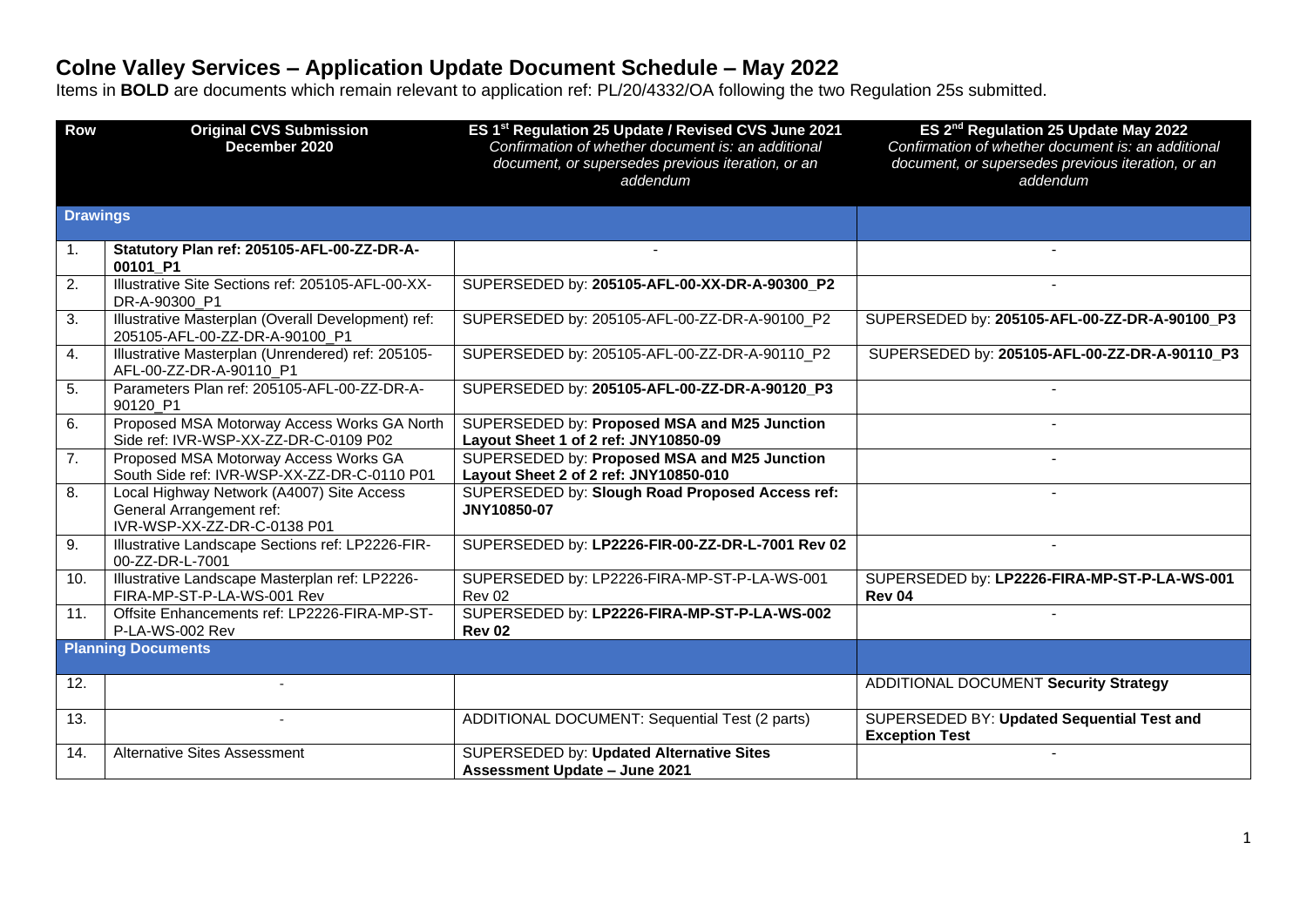| <b>Row</b>        | <b>Original CVS Submission</b><br>December 2020                                                                                                | ES 1 <sup>st</sup> Regulation 25 Update / Revised CVS June 2021<br>Confirmation of whether document is: an additional<br>document, or supersedes previous iteration, or an<br>addendum                | ES 2 <sup>nd</sup> Regulation 25 Update May 2022<br>Confirmation of whether document is: an additional<br>document, or supersedes previous iteration, or an<br>addendum          |
|-------------------|------------------------------------------------------------------------------------------------------------------------------------------------|-------------------------------------------------------------------------------------------------------------------------------------------------------------------------------------------------------|----------------------------------------------------------------------------------------------------------------------------------------------------------------------------------|
| 15.               | Alternative Sites Assessment Appendices A-E and<br>Figures                                                                                     | SUPERSEDED by: Updated Alternative Sites<br>Assessment Update Appendices A-D and Figures -<br><b>June 2021</b>                                                                                        |                                                                                                                                                                                  |
| 16.               | Design and Access Statement ref: 205105-AFL-<br>00-XX-RP-A-00001_P1                                                                            | SUPERSEDED by: Updated Design and Access<br>Statement ref: 205105-AFL-00-XX-RP-A-00001_P2 (3<br>parts)                                                                                                |                                                                                                                                                                                  |
| 17.               | <b>Transport Assessment</b>                                                                                                                    | SUPERSEDED by: Updated Transport Assessment and<br>Appendices (2 parts)                                                                                                                               | SUPERSEDED by: Revised Updated Transport<br><b>Assessment and Appendices</b>                                                                                                     |
| 18.               | <b>Framework Travel Plan</b>                                                                                                                   | SUPERSEDED by: Updated Framework Travel Plan                                                                                                                                                          |                                                                                                                                                                                  |
| 19.               | <b>Planning Statement</b>                                                                                                                      | ADDENDUM: Supplementary Planning Statement                                                                                                                                                            | SUPERSEDED by: Second Supplementary Planning<br><b>Statement</b>                                                                                                                 |
| 20.               | Planning Statement Appendices 1-1 and 2-1                                                                                                      |                                                                                                                                                                                                       |                                                                                                                                                                                  |
| 21.               | Planning Statement Appendix 1-2 M25<br>Improvement Works Environmental Appraisal<br>Report and associated Figures, Drawings, and<br>Appendices |                                                                                                                                                                                                       | (No longer relevant)                                                                                                                                                             |
| 22.               | Off-site Habitat Enhancement Works Report                                                                                                      | SUPERSEDED by: Updated Off-Site Habitat<br><b>Enhancement Works Report</b>                                                                                                                            | $\blacksquare$                                                                                                                                                                   |
| 23.               | <b>Minerals Assessment</b>                                                                                                                     | SUPERSEDED by: Minerals Assessment v2.0 - June<br>2021                                                                                                                                                | SUPERSEDED by: Updated Minerals Assessment v3.0<br>- April 2022                                                                                                                  |
| $\overline{24}$ . | <b>Energy Statement</b>                                                                                                                        | SUPERSEDED by: Updated Energy Statement                                                                                                                                                               | $\mathbf{r}$                                                                                                                                                                     |
| 25.               | Arboricultural Impact Assessment (ArbTech)                                                                                                     | A technical note is found at ES Volume 7 Appendix 6-10<br>Technical Note Arboricultural Assessment Update, which<br>assesses the revised CVS scheme and responds to Bucks<br>Tree Officer's comments. | SUPERSEDED by: Arboricultural Impact Assessment<br>by Barton Hyett - January 2022<br>Appended to ES 2 <sup>nd</sup> Regulation Update Volume 10,<br>Chapter 6.0 (Appendix 6-10). |
| 26.               | <b>Utility Statement</b>                                                                                                                       | <b>SUPERSEDED by: Updated Utility Statement</b>                                                                                                                                                       |                                                                                                                                                                                  |
| 27.               | <b>Statement of Community Involvement</b>                                                                                                      |                                                                                                                                                                                                       |                                                                                                                                                                                  |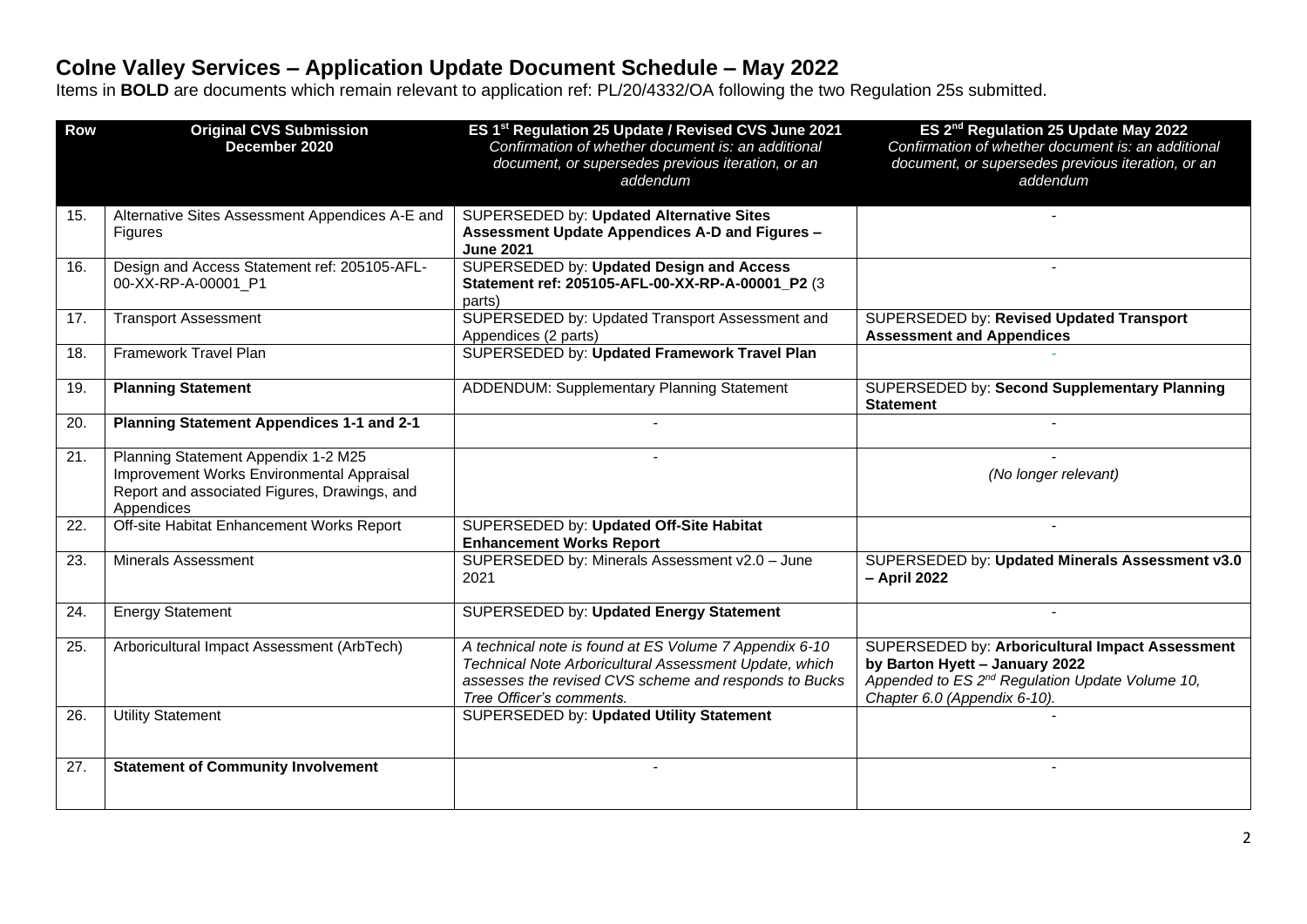| <b>Row</b> | <b>Original CVS Submission</b><br>December 2020                                  | ES 1 <sup>st</sup> Regulation 25 Update / Revised CVS June 2021<br>Confirmation of whether document is: an additional<br>document, or supersedes previous iteration, or an<br>addendum | ES 2 <sup>nd</sup> Regulation 25 Update May 2022<br>Confirmation of whether document is: an additional<br>document, or supersedes previous iteration, or an<br>addendum |
|------------|----------------------------------------------------------------------------------|----------------------------------------------------------------------------------------------------------------------------------------------------------------------------------------|-------------------------------------------------------------------------------------------------------------------------------------------------------------------------|
|            | <b>Environmental Statement</b>                                                   |                                                                                                                                                                                        |                                                                                                                                                                         |
|            | <b>ES Volume 1 - Main Report</b>                                                 | ES Volume 6 - Regulation 25 Update Main Report                                                                                                                                         | ES Volume 10 - Regulation 25 Update Main Report                                                                                                                         |
|            | December 2020                                                                    | <b>June 2021</b>                                                                                                                                                                       | <b>April 2022</b>                                                                                                                                                       |
| 28.        | ES Volume 1 Contents and Foreword                                                | ADDENDUM: ES Volume 6 Updated Chapter 00 Contents<br>and Foreword                                                                                                                      | SUPERSEDED BY: ES Volume 10 Updated Chapter 00<br><b>Contents and Foreword</b>                                                                                          |
| 29.        | ES Volume 1 Chapter 01 Introduction and<br><b>Background</b>                     | ADDENDUM: ES Volume 6 Updated Chapter 01<br><b>Introduction and Background</b>                                                                                                         | ADDENDUM: ES Volume 10 Updated Chapter 01<br><b>Introduction and Background - Note</b>                                                                                  |
| 30.        | ES Volume 1 Chapter 02 Approach to EIA                                           | ADDENDUM: ES Volume 6 Updated Chapter 02 Approach<br>to EIA - Note                                                                                                                     | ADDENDUM: ES Volume 10 Updated Chapter 02<br><b>Approach to EIA - NOTE</b>                                                                                              |
| 31.        | ES Volume 1 Chapter 03 Alternatives Considered                                   | ADDENDUM: ES Volume 6 Updated Chapter 03<br><b>Alternatives Considered</b>                                                                                                             | ADDENDUM: ES Volume 10 Updated Chapter 03<br>Alternatives Considered - addendum                                                                                         |
| 32.        | ES Volume 1 Chapter 04 Scheme Description and<br><b>Construction Methodology</b> | SUPERSEDED by: ES Volume 6 Updated Chapter 04<br><b>Scheme Description and Construction Methodology</b>                                                                                | ADDENDUM: ES Volume 10 Updated Chapter 04<br><b>Scheme Description and Construction Methodology -</b><br>Addendum                                                       |
| 33.        | ES Volume 1 Chapter 05 Landscape and Visual<br><b>Effects</b>                    | ADDENDUM: ES Volume 6 Updated Chapter 05<br><b>Landscape and Visual Effects</b>                                                                                                        | ADDENDUM: ES Volume 10 Updated Chapter 05<br><b>Landscape and Visual Effects</b>                                                                                        |
| 34.        | ES Volume 1 Chapter 06 Ecology and Nature<br><b>Conservation</b>                 | ADDENDUM: ES Volume 6 Updated Chapter 06 Ecology<br>and Nature Conservation                                                                                                            | SUPERSEDED BY: ES Volume 10 Updated Chapter 06<br><b>Ecology and Nature Conservation</b>                                                                                |
| 35.        | ES Volume 1 Chapter 07 Noise and Vibration                                       | SUPERSEDED by: ES Volume 6 Updated Chapter 07<br><b>Noise and Vibration</b>                                                                                                            | ADDENDUM: ES Volume 10 Updated Chapter 07<br><b>Noise and Vibration - Note</b>                                                                                          |
| 36.        | ES Volume 1 Chapter 08 Air Quality                                               | ADDENDUM: ES Volume 6 Updated Chapter 08 Air<br>Quality                                                                                                                                | ADDENDUM: ES Volume 10 Updated Chapter 09 Air<br><b>Quality - Note</b>                                                                                                  |
| 37.        | ES Volume 1 Chapter 09 Archaeology and<br><b>Cultural Heritage</b>               | ADDENDUM: ES Volume 6 Updated Chapter 09<br>Archaeology and Cultural Heritage                                                                                                          | SUPERSEDED BY: ES Volume 10 Updated Chapter 09<br><b>Archaeology and Cultural Heritage</b>                                                                              |
| 38.        | ES Volume 1 Chapter 10 Surface Waters and<br><b>Flood Risk</b>                   | SUPERSEDED: ES Volume 6 Updated Chapter 10<br><b>Surface Waters and Flood Risk</b>                                                                                                     | ADDENDUM: ES Volume 10 Updated Chapter 10<br>Surface Waters and Flood Risk - Addendum                                                                                   |
| 39.        | <b>ES Volume 1 Chapter 11 Ground Conditions</b>                                  | ADDENDUM: ES Volume 6 Updated Chapter 11 Ground<br><b>Conditions - Note</b>                                                                                                            | ADDENDUM: ES Volume 10 Updated Chapter 11<br><b>Ground Conditions - Note</b>                                                                                            |
| 40.        | <b>ES Volume 1 Chapter 12 Socio Economic</b><br><b>Effects</b>                   | ADDENDUM: ES Volume 6 Updated Chapter 12 Socio<br><b>Economic Effects</b>                                                                                                              | ADDENDUM: ES Volume 10 Updated Chapter 12<br>Socio Economic - Note                                                                                                      |
| 41.        | ES Volume 1 Chapter 13 Traffic and Transport                                     | SUPERSEDED by: ES Volume 6 Updated Chapter 13<br><b>Traffic and Transport</b>                                                                                                          | ADDENDUM: ES Volume 6 Updated Chapter 12 Traffic<br>and Transport - Addendum                                                                                            |
| 42.        | ES Volume 1 Chapter 14 Summary of Effects                                        | SUPERSEDED by: ES Volume 6 Updated Chapter 14<br><b>Summary of Effects</b>                                                                                                             | SUPERSEDED by: ES Volume 10 Chapter 16<br><b>Summary of Effects</b>                                                                                                     |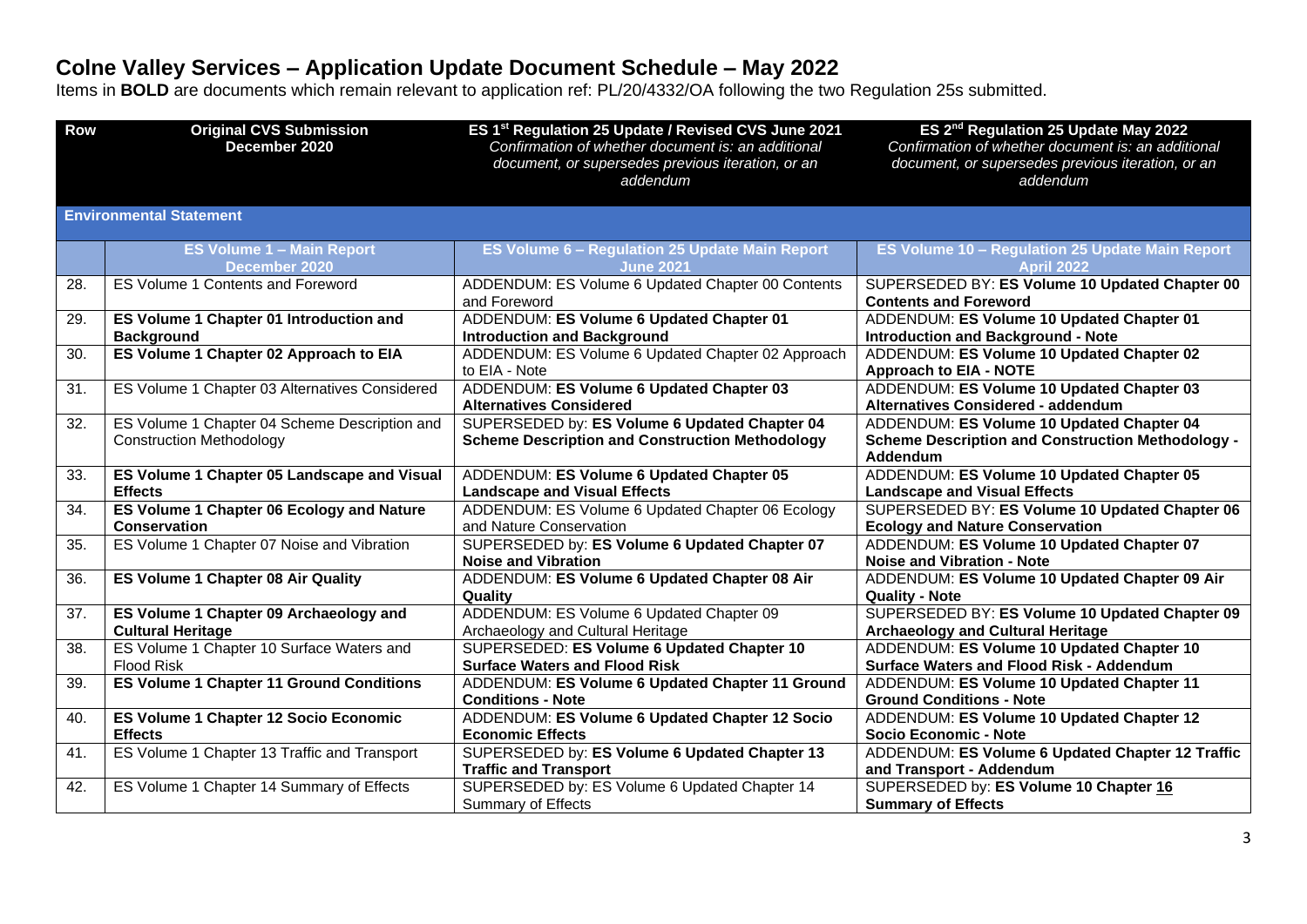| <b>Row</b> | <b>Original CVS Submission</b>                                                                               | ES 1 <sup>st</sup> Regulation 25 Update / Revised CVS June 2021                                         | ES 2 <sup>nd</sup> Regulation 25 Update May 2022                                                        |
|------------|--------------------------------------------------------------------------------------------------------------|---------------------------------------------------------------------------------------------------------|---------------------------------------------------------------------------------------------------------|
|            | December 2020                                                                                                | Confirmation of whether document is: an additional<br>document, or supersedes previous iteration, or an | Confirmation of whether document is: an additional<br>document, or supersedes previous iteration, or an |
|            |                                                                                                              | addendum                                                                                                | addendum                                                                                                |
|            |                                                                                                              |                                                                                                         | ADDITIONAL CHAPTER: ES Volume 10 Chapter 14                                                             |
| 43.        |                                                                                                              |                                                                                                         | <b>M25 Tie-In Works Summary of Effects</b>                                                              |
| 44.        | $\overline{a}$                                                                                               | $\overline{a}$                                                                                          | ADDITIONAL CHAPTER: ES Volume 10 Chapter 15<br><b>Secondary Effects (Minerals)</b>                      |
|            | <b>ES Volume 2 - Technical Appendices</b>                                                                    | <b>ES Volume 7 - Regulation 25 Update Technical</b><br><b>Appendices</b>                                | ES Volume 11 - Reg 25 Update Technical Appendices                                                       |
| 45.        | <b>ES Volume 2 Appendix 2-1 Scoping Report</b>                                                               |                                                                                                         |                                                                                                         |
| 46.        | ES Volume 2 Appendix 2-2 Agricultural Land<br><b>Classification Report</b>                                   |                                                                                                         |                                                                                                         |
| 47.        | ES Volume 2 Appendix 2-3 Schemes<br><b>Considered for Cumulative Assessment</b>                              |                                                                                                         |                                                                                                         |
| 48.        |                                                                                                              |                                                                                                         | ADDITIONAL DOCUMENT: ES 2nd Reg 25 Update<br>Appendix 3-1 Response on Urban Design comments             |
| 49.        | ES Volume 2 Appendix 4-1 Lighting Assessment                                                                 | SUPERSEDED by: ES Volume 7 Updated Appendix 4-1                                                         |                                                                                                         |
|            | Report and Drawings SK-01 to SK-04                                                                           | <b>Lighting Assessment Report and Drawings</b>                                                          |                                                                                                         |
| 50.        | ES Volume 2 Appendix 4-2 Waste Management<br><b>Strategy</b>                                                 |                                                                                                         |                                                                                                         |
| 51.        | <b>ES Volume 2 Appendix 4-3 Construction</b><br><b>Phasing</b>                                               |                                                                                                         |                                                                                                         |
| 52.        | ES Volume 2 Appendix 5-1 LVIA Methodology                                                                    |                                                                                                         |                                                                                                         |
| 53.        | ES Volume 2 Appendix 5-2 Visualisation<br>Methodology                                                        |                                                                                                         |                                                                                                         |
| 54.        | ES Volume 2 Appendix 5-3a Extracts from<br>South Bucks District Landscape Character<br><b>Assessment Pt1</b> |                                                                                                         |                                                                                                         |
| 55.        | ES Volume 2 Appendix 5-3a Extracts from<br>South Bucks District Landscape Character<br><b>Assessment Pt2</b> |                                                                                                         |                                                                                                         |
| 56.        | ES Volume 2 Appendix 5-3b Extracts from<br><b>Colne Valley Character Assessment</b>                          | $\blacksquare$                                                                                          | $\blacksquare$                                                                                          |
| 57.        | ES Volume 2 Appendix 5-3c Extracts from                                                                      |                                                                                                         |                                                                                                         |
|            | <b>Buckinghamshire Green Infrastructure</b>                                                                  |                                                                                                         |                                                                                                         |
|            | <b>Strategy</b>                                                                                              |                                                                                                         |                                                                                                         |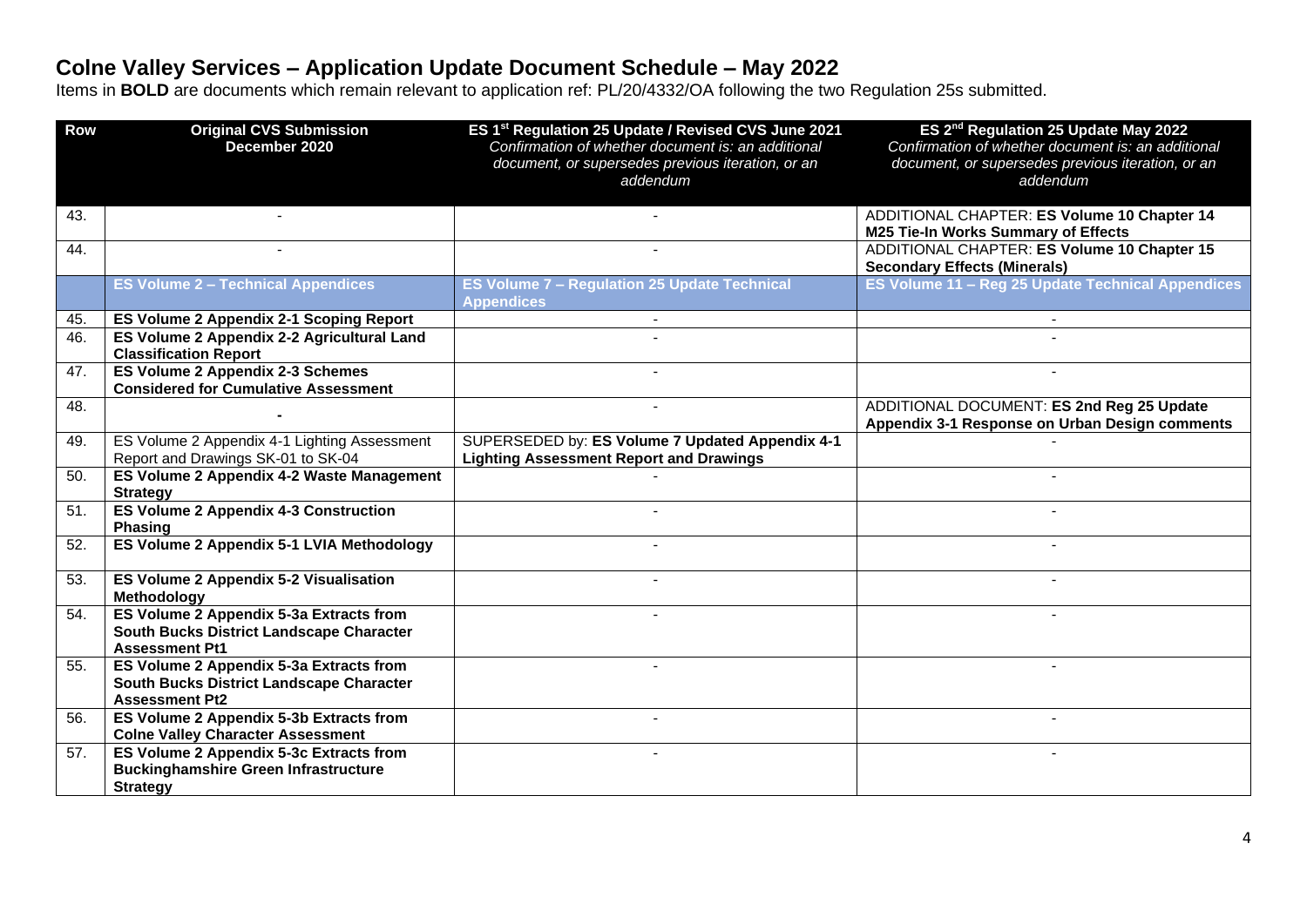| <b>Row</b>        | <b>Original CVS Submission</b><br>December 2020                                                                   | ES 1 <sup>st</sup> Regulation 25 Update / Revised CVS June 2021<br>Confirmation of whether document is: an additional             | ES 2 <sup>nd</sup> Regulation 25 Update May 2022<br>Confirmation of whether document is: an additional             |
|-------------------|-------------------------------------------------------------------------------------------------------------------|-----------------------------------------------------------------------------------------------------------------------------------|--------------------------------------------------------------------------------------------------------------------|
|                   |                                                                                                                   | document, or supersedes previous iteration, or an<br>addendum                                                                     | document, or supersedes previous iteration, or an<br>addendum                                                      |
| 58.               | ES Volume 2 Appendix 5-3d Extracts from<br><b>Colne and Crane Valleys Green Infrastructure</b><br><b>Strategy</b> |                                                                                                                                   |                                                                                                                    |
| 59.               | ES Volume 2 Appendix 5-4 Effects on<br><b>Landscape Character</b>                                                 |                                                                                                                                   |                                                                                                                    |
| 60.               | ES Volume 2 Appendix 5-5 Effects on Viewpoints                                                                    | SUPERSEDED by: ES Volume 7 Updated Appendix 5-5<br><b>Effects on Viewpoints</b>                                                   |                                                                                                                    |
| 61.               |                                                                                                                   |                                                                                                                                   | ADDITIONAL DOCUMENT: ES 2nd Reg 25 Update<br>Appendix 5-6 Construction Stage Effects (Volume 10)                   |
| 62.               | ES Volume 2 Appendix 6-1 Preliminary<br><b>Ecological Appraisal</b>                                               | ADDENDUM: ES Volume 7 Updated Appendix 6-1<br><b>Habitat Survey</b>                                                               |                                                                                                                    |
| 63.               | ES Volume 2 Appendix 6-2 Reptile Survey                                                                           |                                                                                                                                   |                                                                                                                    |
| 64.               | ES Volume 2 Appendix 6-3 Breeding Bird<br><b>Survey</b>                                                           |                                                                                                                                   |                                                                                                                    |
| 65.               | ES Volume 2 Appendix 6-4 Mammal Survey                                                                            | An additional water vole survey was conducted in May<br>2021 and is shown as an additional Appendix to this ES<br>(Appendix 6-7). |                                                                                                                    |
| 66.               | ES Volume 2 Appendix 6-5 Bat Surveys and<br><b>Evaluation</b>                                                     |                                                                                                                                   |                                                                                                                    |
| 67.               |                                                                                                                   |                                                                                                                                   | ADDENDUM to Appendix 5a: ES 2nd Reg 25 Update<br>Appendix 6-5a MSA PRF survey (Volume 10)                          |
| 68.               | ES Volume 2 Appendix 6-6 Biodiversity Offsetting<br>Calculation                                                   | SUPERSEDED by: ES Volume 7 Updated Appendix 6-6<br><b>Biodiversity Offsetting Calculation</b>                                     | SUPERSEDED by: ES 2nd Reg 25 Update Appendix 6-<br>6 Revised BNG Report (Volume 10)                                |
| 69.               |                                                                                                                   | ADDITIONAL DOCUMENT: ES Volume 7 Appendix 6-7<br>2021 Water Vole Survey                                                           |                                                                                                                    |
| 70.               |                                                                                                                   | ADDITIONAL DOCUMENT: ES Volume 7 Appendix 6-8<br><b>Preliminary Water Framework Directive Assessment</b>                          |                                                                                                                    |
| $\overline{71}$ . |                                                                                                                   | ADDITIONAL DOCUMENT: ES Volume 7 Appendix 6-9<br>Outline Alderbourne Biodiversity Net Gain Assessment<br>(Rivers Metric)          | SUPERSEDED by: ES 2nd Reg 25 Update Appendix 6-<br>9 River Alderbourne BNG River Metric Assessment<br>(Volume 10)  |
| $\overline{72}$ . | $\blacksquare$                                                                                                    | ADDITIONAL DOCUMENT: ES Volume 7 Appendix 6-10<br><b>Technical Note Arboricultural Assessment Update</b>                          | SUPERSEDED by: ES 2nd Reg 25 Update Appendix 6-<br>10 Consolidated Arboricultural Impact Assessment<br>(Volume 10) |
| 73.               | ES Volume 2 Appendix 7-1 Terminology and<br><b>Abbreviations</b>                                                  |                                                                                                                                   |                                                                                                                    |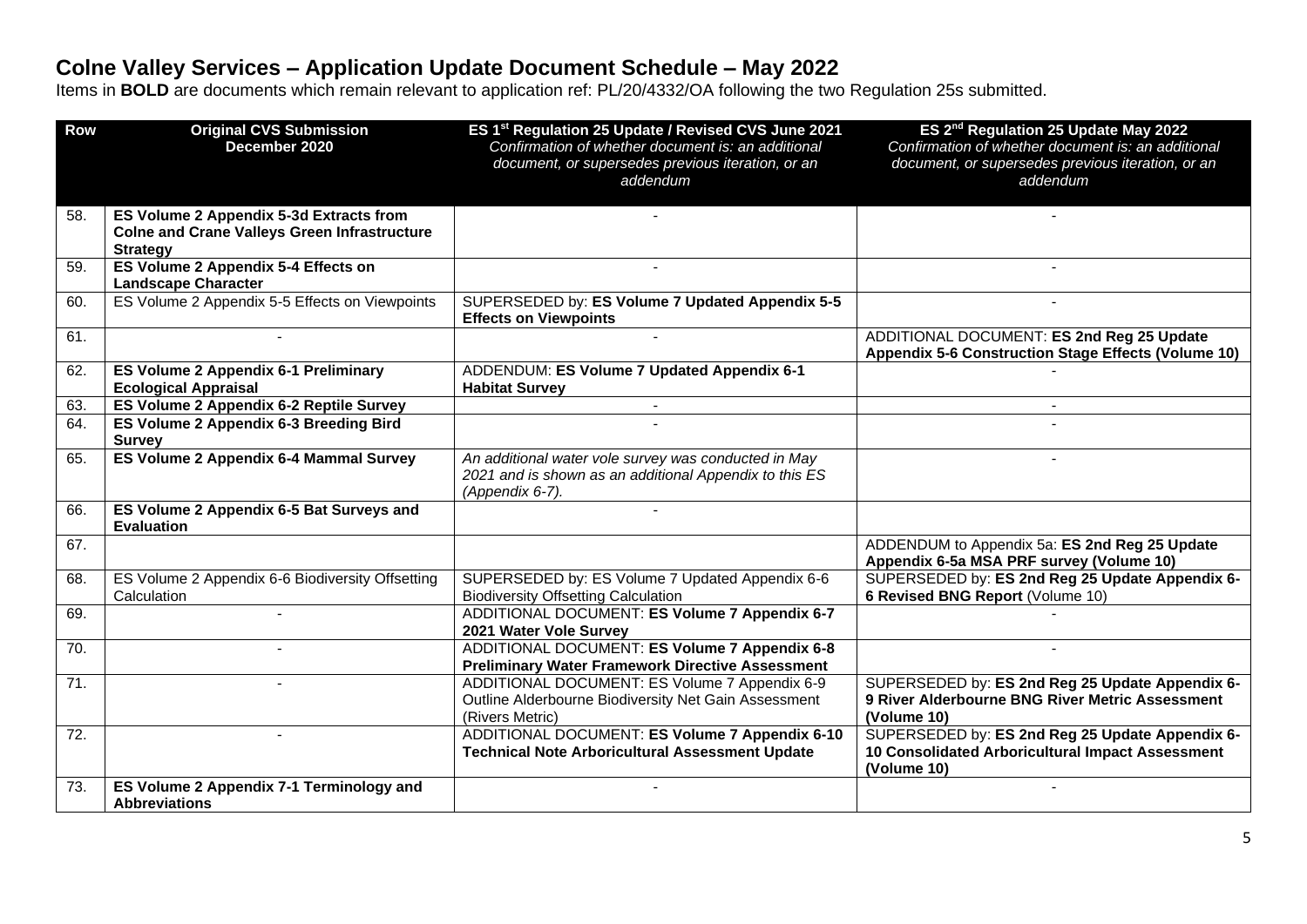| <b>Row</b> | <b>Original CVS Submission</b><br>December 2020                                          | ES 1 <sup>st</sup> Regulation 25 Update / Revised CVS June 2021<br>Confirmation of whether document is: an additional<br>document, or supersedes previous iteration, or an<br>addendum | ES 2 <sup>nd</sup> Regulation 25 Update May 2022<br>Confirmation of whether document is: an additional<br>document, or supersedes previous iteration, or an<br>addendum |
|------------|------------------------------------------------------------------------------------------|----------------------------------------------------------------------------------------------------------------------------------------------------------------------------------------|-------------------------------------------------------------------------------------------------------------------------------------------------------------------------|
| 74.        | ES Volume 2 Appendix 7-2 Noise Survey<br><b>Details</b>                                  |                                                                                                                                                                                        |                                                                                                                                                                         |
| 75.        | ES Volume 2 Appendix 7-3 Background Noise<br><b>Survey Results</b>                       |                                                                                                                                                                                        |                                                                                                                                                                         |
| 76.        | ES Volume 2 Appendix 7-4 Construction Plant<br>Inventory                                 | SUPERSEDED by: ES Volume 7 Updated Appendix 7-4<br><b>Construction Plant Calculation Assumptions</b>                                                                                   |                                                                                                                                                                         |
| 77.        | ES Volume 2 Appendix 7-5 Assumed Noise<br><b>Levels for Site Operations</b>              |                                                                                                                                                                                        |                                                                                                                                                                         |
| 78.        | ES Volume 2 Appendix 7-6 Noise Mapping<br>Results                                        | SUPERSEDED by: ES Volume 7 Updated Appendix 7-6<br><b>Noise Mapping Results</b>                                                                                                        |                                                                                                                                                                         |
| 79.        | <b>ES Volume 2 Appendix 7-7 Vibration</b><br><b>Parameters</b>                           |                                                                                                                                                                                        |                                                                                                                                                                         |
| 80.        | ES Volume 2 Appendix 7-8 Typical Vibration<br><b>Levels from Construction Plant</b>      |                                                                                                                                                                                        |                                                                                                                                                                         |
| 81.        | ES Volume 2 Appendix 8-1 Dust Impact<br><b>Assessment Methodology</b>                    |                                                                                                                                                                                        |                                                                                                                                                                         |
| 82.        | ES Volume 2 Appendix 8-2 Vehicle Exhaust<br><b>Emissions Assessment</b>                  | SUPERSEDED by: ES Volume 2 Updated Appendix 8-2<br><b>Vehicle Exhaust Emissions Assessment</b>                                                                                         | $\overline{\phantom{a}}$                                                                                                                                                |
| 83.        | ES Volume 2 Appendix 8-3 Vehicle Exhaust<br><b>Emissions Assessment Detailed Results</b> |                                                                                                                                                                                        | $\blacksquare$                                                                                                                                                          |
| 84.        | ES Volume 2 Appendix 8-4 Traffic Data                                                    |                                                                                                                                                                                        |                                                                                                                                                                         |
| 85.        | ES Volume 2 Appendix 9-1 Site Gazetteer                                                  | SUPERSEDED by: ES Volume 7 Updated Appendix 9-1<br><b>Updated Site Gazetteer</b>                                                                                                       |                                                                                                                                                                         |
| 86.        | ES Volume 2 Appendix 9-2 Cultural Heritage<br><b>Plates</b>                              |                                                                                                                                                                                        |                                                                                                                                                                         |
| 87.        |                                                                                          | ADDITIONAL DOCUMENT: ES Volume 7 Appendix 9-3<br><b>Deposit Model References</b>                                                                                                       |                                                                                                                                                                         |
| 88.        |                                                                                          |                                                                                                                                                                                        | ADDITIONAL DOCUMENT: ES Volume 10 Appendix 9-<br>4 Independent Heritage Assessment by Cogent<br>Heritage                                                                |
| 89.        | ES Volume 2 Appendix 10-1 Flood Risk<br>Assessment                                       | SUPERSEDED by: ES Volume 7 Updated Appendix 10-1<br><b>Flood Risk Assessment</b>                                                                                                       | SUPERSEDED BY: ES 2nd Reg 25 Update Appendix<br>10-1 Revised FRA                                                                                                        |
| 90.        | ES Volume 2 Appendix 10-2 Sustainable Drainage<br>Strategy                               | SUPERSEDED by: ES Volume 7 Updated Appendix 10-2<br>Sustainable Drainage Strategy                                                                                                      | SUPERSEDED by: ES 2nd Reg 25 Update Appendix<br>10-2 Revised Sustainable Drainage Assessment                                                                            |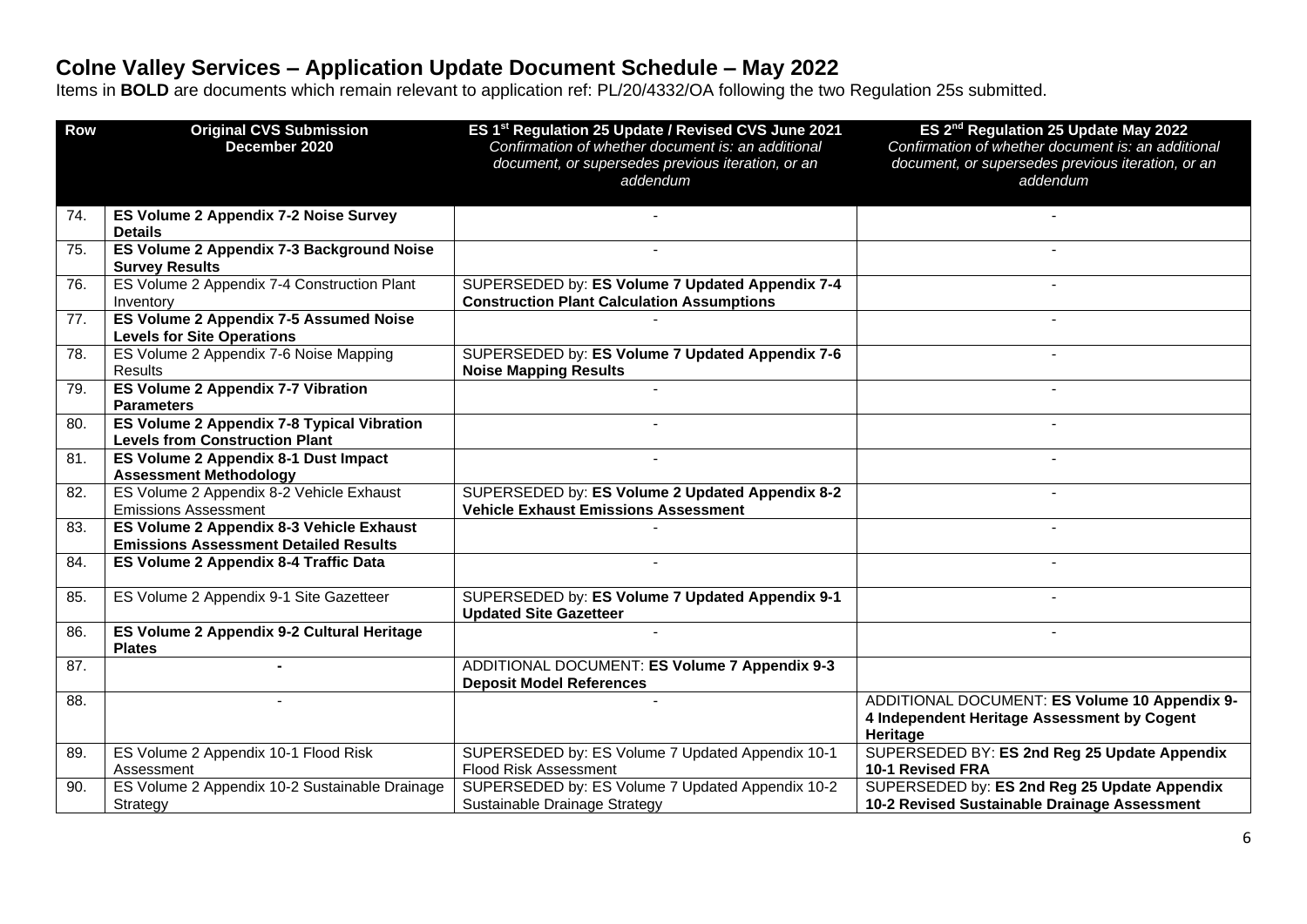| <b>Row</b> | <b>Original CVS Submission</b><br>December 2020                       | ES 1 <sup>st</sup> Regulation 25 Update / Revised CVS June 2021<br>Confirmation of whether document is: an additional | ES 2 <sup>nd</sup> Regulation 25 Update May 2022<br>Confirmation of whether document is: an additional                   |
|------------|-----------------------------------------------------------------------|-----------------------------------------------------------------------------------------------------------------------|--------------------------------------------------------------------------------------------------------------------------|
|            |                                                                       | document, or supersedes previous iteration, or an<br>addendum                                                         | document, or supersedes previous iteration, or an<br>addendum                                                            |
| 91.        |                                                                       | ADDITIONAL DOCUMENT: ES Volume 7 Appendix 10-3<br><b>Hydrogeology Technical Note</b>                                  | SUPERSEDED by: ES 2nd Reg 25 Update Appendix<br>10-3 Hydrogeology Tech Note Addendum                                     |
| 92.        |                                                                       |                                                                                                                       | ADDITIONAL DOCUMENT: ES 2nd Reg 25 Update<br><b>Appendix 10-4 Responses to EA's Queries</b>                              |
| 93.        | ES Volume 2 Appendix 11-1 Phase 1 Geo-<br><b>Environmental Report</b> |                                                                                                                       |                                                                                                                          |
| 94.        |                                                                       |                                                                                                                       | ADDITIONAL DOCUMENT: ES 2nd Reg 25 Update<br>Appendix 14-1 - Traffic Flow Data                                           |
| 95.        |                                                                       |                                                                                                                       | ADDITIONAL DOCUMENT: ES 2nd Reg 25 Update<br>Appendix 14-2 - Noise Terms and Definitions                                 |
| 96.        |                                                                       |                                                                                                                       | ADDITIONAL DOCUMENT: ES 2nd Reg 25 Update<br><b>Appendix 14-3 - Noise Survey Details</b>                                 |
| 97.        |                                                                       |                                                                                                                       | ADDITIONAL DOCUMENT: ES 2nd Reg 25 Update<br>Appendix 14-4 - Background Noise Survey Results                             |
| 98.        |                                                                       |                                                                                                                       | ADDITIONAL DOCUMENT: ES 2nd Reg 25 Update<br><b>Appendix 14-5 - Construction Plant Calculation</b><br><b>Assumptions</b> |
| 99.        |                                                                       |                                                                                                                       | ADDITIONAL DOCUMENT: ES 2nd Reg 25 Update<br><b>Appendix 14-7 - Noise Mapping Results</b>                                |
| 100.       |                                                                       |                                                                                                                       | ADDITIONAL DOCUMENT: ES 2nd Reg 25 Update<br>Appendix 14-8 - Baseline Biodiversity Resource                              |
|            | <b>ES Volume 3 - Illustrative Figures</b>                             | ES Volume 8 - Regulation 25 Update - Updated<br><b>Illustrative Figures</b>                                           | <b>ES Volume 10</b>                                                                                                      |
| 101.       | ES Volume 3 Figure 1.1 Site Location Plan                             |                                                                                                                       |                                                                                                                          |
| 102.       | ES Volume 3 Figure 1.2 Scheme Masterplan                              | SUPERSEDED by: ES Volume 8 Updated Figure 1.2<br><b>Scheme Masterplan</b>                                             |                                                                                                                          |
| 103.       | ES Volume 3 Figure 1.3 Cross Sections                                 | SUPERSEDED by: ES Volume 8 Updated Figure 1.3<br><b>Cross Sections</b>                                                |                                                                                                                          |
| 104.       | ES Volume 3 Figure 4.1 Parameters Plan                                | SUPERSEDED by: ES Volume 8 Updated Figure 4.1<br><b>Parameters Plan</b>                                               |                                                                                                                          |
| 105.       | ES Volume 3 Figure 4.2 Illustrative Landscape<br>Strategy             | SUPERSEDED by: ES Volume 8 Updated Figure 4.2<br><b>Illustrative Landscape Strategy</b>                               |                                                                                                                          |
| 106.       | ES Volume 3 Figure 4.3 Off Site Enhancement<br>Works                  | SUPERSEDED by: ES Volume 8 Updated Figure 4.3 Off-<br><b>Site Enhancement Works</b>                                   |                                                                                                                          |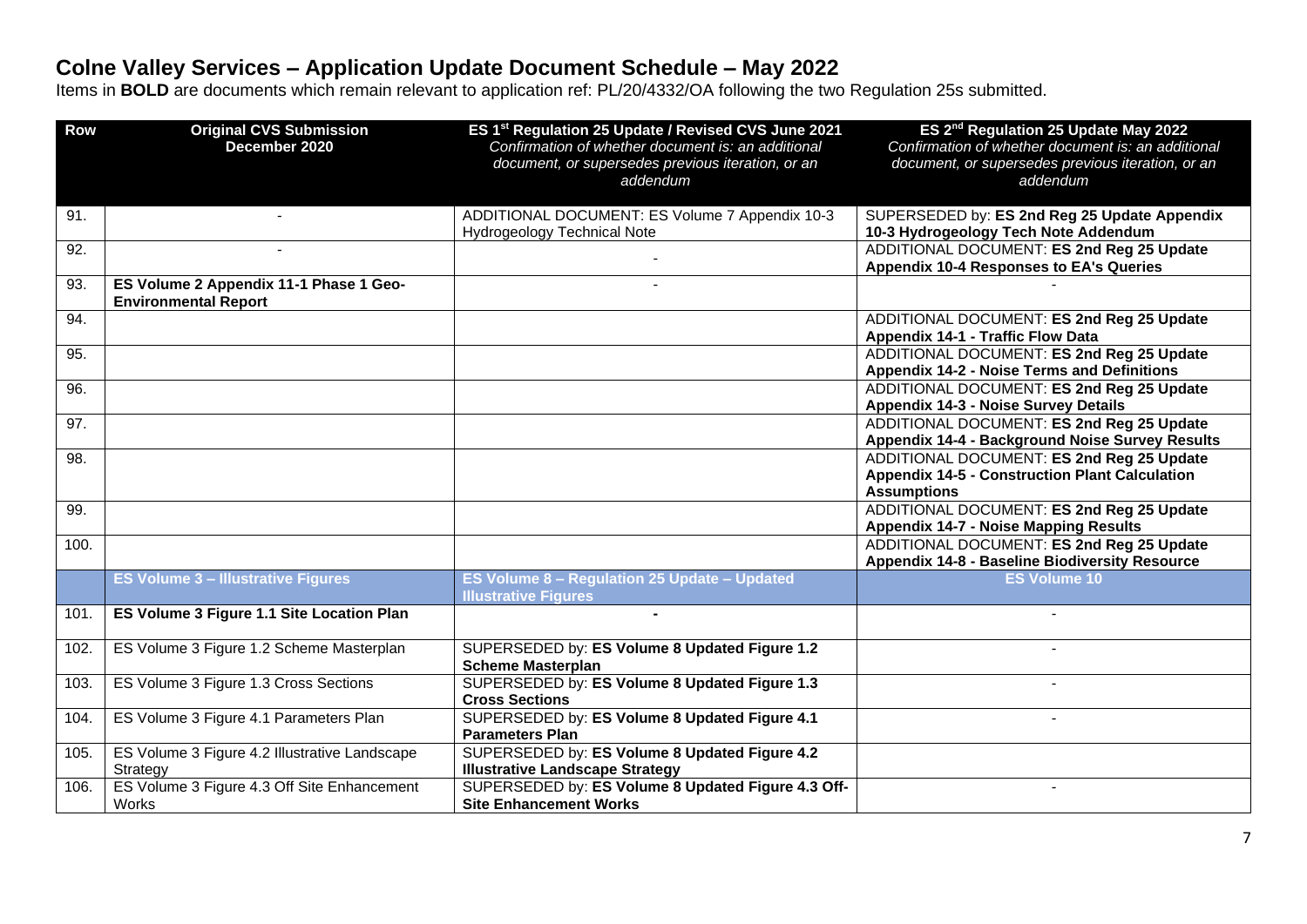| <b>Row</b> | <b>Original CVS Submission</b>                                | ES 1 <sup>st</sup> Regulation 25 Update / Revised CVS June 2021                                         | ES 2 <sup>nd</sup> Regulation 25 Update May 2022                                                        |
|------------|---------------------------------------------------------------|---------------------------------------------------------------------------------------------------------|---------------------------------------------------------------------------------------------------------|
|            | December 2020                                                 | Confirmation of whether document is: an additional<br>document, or supersedes previous iteration, or an | Confirmation of whether document is: an additional<br>document, or supersedes previous iteration, or an |
|            |                                                               | addendum                                                                                                | addendum                                                                                                |
|            |                                                               |                                                                                                         |                                                                                                         |
| 107.       | ES Volume 3 Figure 4.4a-c Construction Phasing                | SUPERSEDED by: ES Volume 8 Updated Figure 4.4 a                                                         |                                                                                                         |
|            |                                                               | <b>Construction Phasing</b>                                                                             |                                                                                                         |
| 108.       | ES Volume 3 Figure 4.4b Construction Phasing                  | SUPERSEDED by: ES Volume 8 Updated Figure 4.4 b                                                         |                                                                                                         |
|            |                                                               | <b>Construction Phasing</b>                                                                             |                                                                                                         |
| 109.       | ES Volume 3 Figure 4.4c Construction Phasing                  | SUPERSEDED by: ES Volume 8 Updated Figure 4.4 c                                                         |                                                                                                         |
|            |                                                               | <b>Construction Phasing</b>                                                                             |                                                                                                         |
| 110.       | ES Volume 3 Figure 5.1a ZTV (5km radius)                      | SUPERSEDED by: ES Volume 8 Updated Figure 5.1a                                                          |                                                                                                         |
|            |                                                               | ZTV (5km radius)                                                                                        |                                                                                                         |
| 111.       | ES Volume 3 Figure 5.1b ZTV and Viewpoints                    | SUPERSEDED by: ES Volume 8 Updated Figure 5.1b                                                          |                                                                                                         |
|            |                                                               | <b>ZTV and Viewpoints</b>                                                                               |                                                                                                         |
| 112.       | ES Volume 3 Figure 5.2a South Bucks Landscape                 | SUPERSEDED by: ES Volume 8 Updated Figure 5.2a                                                          |                                                                                                         |
|            | Character                                                     | <b>South Bucks Landscape Character</b>                                                                  |                                                                                                         |
| 113.       | ES Volume 3 Figure 5.2b Colne Valley Landscape                | SUPERSEDED by: ES Volume 8 Updated Figure 5.2b                                                          |                                                                                                         |
|            | Character                                                     | <b>Colne Valley Landscape Character</b>                                                                 |                                                                                                         |
| 114.       | ES Volume 3 Figure 5.3a VP 1 Viewpoint                        |                                                                                                         |                                                                                                         |
|            | <b>Visualisation</b>                                          |                                                                                                         |                                                                                                         |
| 115.       | ES Volume 3 Figure 5.3b VP 2 Viewpoint                        |                                                                                                         |                                                                                                         |
|            | <b>Visualisation</b>                                          |                                                                                                         |                                                                                                         |
| 116.       | ES Volume 3 Figure 5.3c VP 3 (i) Viewpoint                    |                                                                                                         |                                                                                                         |
|            | <b>Visualisation</b>                                          |                                                                                                         |                                                                                                         |
| 117.       | ES Volume 3 Figure 5.3c VP 3 (ii) Viewpoint                   |                                                                                                         |                                                                                                         |
|            | <b>Visualisation</b>                                          |                                                                                                         |                                                                                                         |
| 118.       | ES Volume 3 Figure 5.3c VP 3 (iii) Viewpoint                  | SUPERSEDED by: ES Volume 8 Updated Figure 5.3c                                                          |                                                                                                         |
|            | Visualisation                                                 | (iii) Viewpoint 3 (Year 1 Photomontage)                                                                 |                                                                                                         |
| 119.       | ES Volume 3 Figure 5.3c VP 3 (iv) Viewpoint                   | SUPERSEDED by: ES Volume 8 Updated Figure 5.3c                                                          |                                                                                                         |
|            | Visualisation                                                 | (iv) Viewpoint 3 (Year 10 Photomontage)                                                                 |                                                                                                         |
| 120.       | ES Volume 3 Figure 5.3d VP 4 Viewpoint                        |                                                                                                         |                                                                                                         |
|            | <b>Visualisation</b>                                          |                                                                                                         |                                                                                                         |
| 121.       | ES Volume 3 Figure 5.3e VP 5 (i) Viewpoint                    |                                                                                                         |                                                                                                         |
|            | <b>Visualisation</b>                                          |                                                                                                         |                                                                                                         |
| 122.       | ES Volume 3 Figure 5.3e VP 5 (ii) Viewpoint                   | $\overline{a}$                                                                                          |                                                                                                         |
|            | <b>Visualisation</b>                                          |                                                                                                         |                                                                                                         |
| 123.       | ES Volume 3 Figure 5.3e VP 5 (iii) Viewpoint<br>Visualisation | SUPERSEDED by: ES Volume 8 Updated Figure 5.3e                                                          |                                                                                                         |
|            |                                                               | (iii) Viewpoint 5 (Year 1 Photomontage) Visualisations                                                  |                                                                                                         |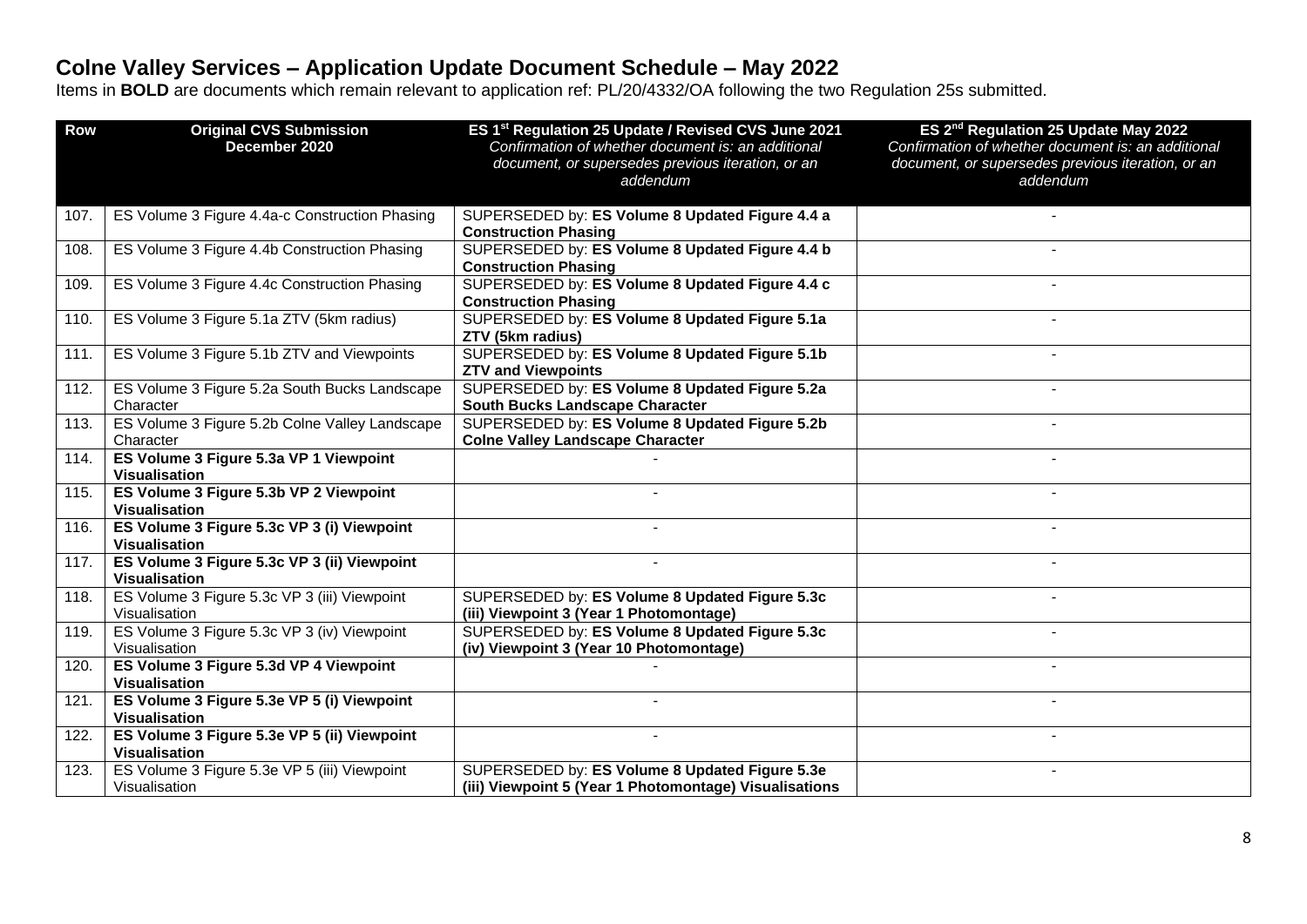| <b>Row</b> | <b>Original CVS Submission</b><br>December 2020                                                                | ES 1 <sup>st</sup> Regulation 25 Update / Revised CVS June 2021<br>Confirmation of whether document is: an additional | ES 2 <sup>nd</sup> Regulation 25 Update May 2022<br>Confirmation of whether document is: an additional |
|------------|----------------------------------------------------------------------------------------------------------------|-----------------------------------------------------------------------------------------------------------------------|--------------------------------------------------------------------------------------------------------|
|            |                                                                                                                | document, or supersedes previous iteration, or an<br>addendum                                                         | document, or supersedes previous iteration, or an<br>addendum                                          |
| 124.       | ES Volume 3 Figure 5.3e VP 3 (iv) Viewpoint<br>Visualisation                                                   | SUPERSEDED by: ES Volume 8 Updated Figure 5.3e<br>(iv) Viewpoint 5 (Year 10 Photomontage)                             |                                                                                                        |
| 125.       | ES Volume 3 Figure 5.3f VP6 Viewpoint<br><b>Visualisation</b>                                                  |                                                                                                                       |                                                                                                        |
| 126.       | ES Volume 3 Figure 5.3g VP7 Viewpoint<br><b>Visualisation</b>                                                  |                                                                                                                       |                                                                                                        |
| 127.       | ES Volume 3 Figure 5.3h VP8 Viewpoint<br><b>Visualisation</b>                                                  |                                                                                                                       |                                                                                                        |
| 128.       | ES Volume 3 Figure 5.3i VP 9 Viewpoint<br>Visualisation                                                        | SUPERSEDED by: ES Volume 8 Updated Figure 5.3i<br><b>Viewpoint 9 (Existing View)</b>                                  |                                                                                                        |
| 129.       | ES Volume 3 Figure 5.3j VP 10 Viewpoint<br><b>Visualisation</b>                                                |                                                                                                                       |                                                                                                        |
| 130.       | ES Volume 3 Figure 5.3k VP 11 Viewpoint<br><b>Visualisation</b>                                                |                                                                                                                       |                                                                                                        |
| 131.       |                                                                                                                |                                                                                                                       |                                                                                                        |
| 132.       | ES Volume 3 Figure 7.1 Baseline Sound<br><b>Monitoring Positions</b>                                           | SUPERSEDED by: ES Volume 8 Updated Figure 7.1<br><b>Baseline Sound Monitoring Positions</b>                           | $\blacksquare$                                                                                         |
| 133.       | <b>ES Volume 3 Figure 7.2 Receptor Locations</b>                                                               |                                                                                                                       | ADDITIONAL FIGURE: ES 2nd Reg 25 Update Figure<br>5.4 Colne Valley Regional Park (Volume 10)           |
| 134.       | ES Volume 3 Figure 7.3 Proposed Screening<br>Measures                                                          | SUPERSEDED by: ES Volume 8 Updated Figure 7.3<br><b>Proposed Screening Measures</b>                                   |                                                                                                        |
| 135.       | ES Volume 3 Figure 8.1a-b Study Areas                                                                          |                                                                                                                       | $\blacksquare$                                                                                         |
| 136.       | ES Volume 3 Figure 8.2a-b Location of Nearby<br><b>Air Quality Features</b>                                    |                                                                                                                       |                                                                                                        |
| 137.       | ES Volume 3 Figure 9.1 Heritage assets within<br>1 km of the Site                                              |                                                                                                                       |                                                                                                        |
| 138.       | ES Volume 3 Figure 9.2 Designated heritage<br>assets within 2 km of the Site                                   |                                                                                                                       |                                                                                                        |
| 139.       | ES Volume 3 Figure 9.3 Extract from map by<br>Rocque, 1754                                                     |                                                                                                                       |                                                                                                        |
| 140.       | ES Volume 3 Figure 9.4 Extract from map of<br>the parish of Iver made for the Inclosure<br>commissioners, 1801 |                                                                                                                       |                                                                                                        |
| 141.       | ES Volume 3 Figure 9.5 Extract from the Iver<br>Parish Tithe Map, 1844                                         |                                                                                                                       |                                                                                                        |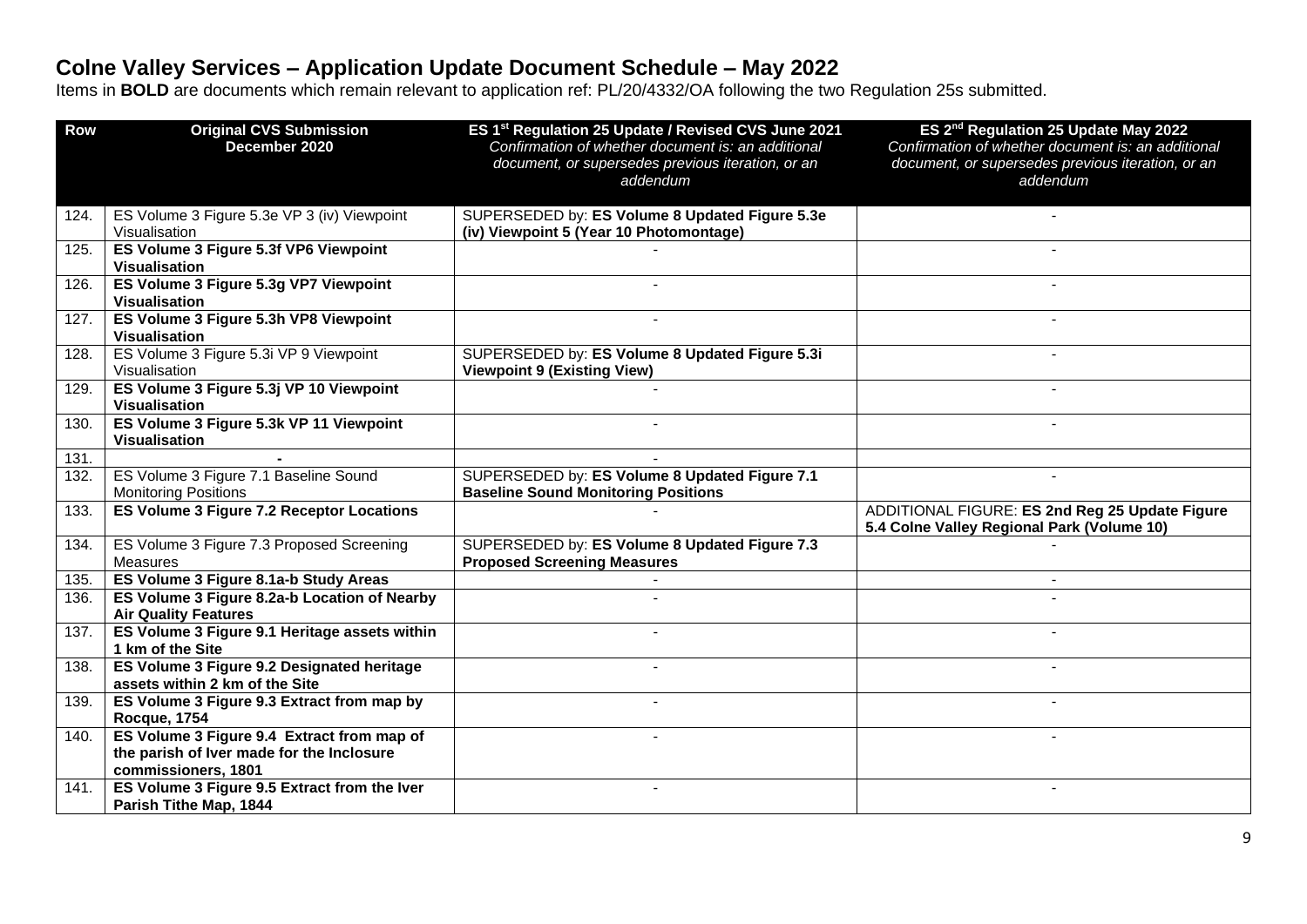| <b>Row</b> | <b>Original CVS Submission</b><br>December 2020                                                   | ES 1 <sup>st</sup> Regulation 25 Update / Revised CVS June 2021<br>Confirmation of whether document is: an additional<br>document, or supersedes previous iteration, or an | ES 2 <sup>nd</sup> Regulation 25 Update May 2022<br>Confirmation of whether document is: an additional<br>document, or supersedes previous iteration, or an |
|------------|---------------------------------------------------------------------------------------------------|----------------------------------------------------------------------------------------------------------------------------------------------------------------------------|-------------------------------------------------------------------------------------------------------------------------------------------------------------|
|            |                                                                                                   | addendum                                                                                                                                                                   | addendum                                                                                                                                                    |
| 142.       | ES Volume 3 Figure 9.6 Extract from Ordnance<br><b>Survey map, 1881-3</b>                         |                                                                                                                                                                            |                                                                                                                                                             |
| 143.       | ES Volume 3 Figure 9.7 Data points and transect<br>locations                                      | SUPERSEDED by: ES Volume 8 Updated Figure 9.7<br>Data points and transect locations                                                                                        |                                                                                                                                                             |
| 144.       | ES Volume 3 Figure 9.8 NW to SE transect                                                          | SUPERSEDED by: ES Volume 8 Updated Figure 9.8 NW<br>to SE transect                                                                                                         |                                                                                                                                                             |
| 145.       | ES Volume 3 Figure 9.9 SW to NE transect                                                          | SUPERSEDED by: ES Volume 8 Updated Figure 9.9 SW<br>to NE transect                                                                                                         |                                                                                                                                                             |
| 146.       | ES Volume 3 Figure 9.10 Topographic plot of the<br>surface of the below ground London Clay Solid  | SUPERSEDED by: ES Volume 8 Updated Figure 9.10<br>Topographic plot of the surface of the below ground                                                                      |                                                                                                                                                             |
|            | Geology (extrapolated from deposit records)<br>suggesting the form of the ancient land surface at | London Clay Solid Geology (extrapolated from deposit<br>records) suggesting the form of the ancient land                                                                   |                                                                                                                                                             |
|            | 10,000 BC                                                                                         | surface at 10,000 BC                                                                                                                                                       |                                                                                                                                                             |
| 147.       | ES Volume 3 Figure 9.11 Thickness plot of the                                                     | SUPERSEDED by: ES Volume 8 Updated Figure 9.11                                                                                                                             |                                                                                                                                                             |
|            | below ground Pleistocene deposits (extrapolated                                                   | Thickness plot of the below ground Pleistocene                                                                                                                             |                                                                                                                                                             |
|            | from deposit records) representing deposit survival                                               | deposits (extrapolated from deposit records)                                                                                                                               |                                                                                                                                                             |
|            |                                                                                                   | representing deposit survival                                                                                                                                              |                                                                                                                                                             |
| 148.       | ES Volume 3 Figure 9.12 Topographic plot of the                                                   | SUPERSEDED by: ES Volume 8 Updated Figure 9.12                                                                                                                             |                                                                                                                                                             |
|            | surface of the below ground Pleistocene deposits                                                  | Topographic plot of the surface of the below ground                                                                                                                        |                                                                                                                                                             |
|            | (extrapolated from deposit records), representing<br>the ancient land surface at c.10,000 BC      | Pleistocene deposits (extrapolated from deposit<br>records), representing the ancient land surface at                                                                      |                                                                                                                                                             |
|            |                                                                                                   | c.10,000 BC                                                                                                                                                                |                                                                                                                                                             |
| 149.       | ES Volume 3 Figure 9.13 Thickness plot of the                                                     | SUPERSEDED by: ES Volume 8 Updated Figure 9.13                                                                                                                             | $\blacksquare$                                                                                                                                              |
|            | below ground lower alluvium (extrapolated from                                                    | Thickness plot of the below ground lower alluvium                                                                                                                          |                                                                                                                                                             |
|            | deposit records), representing deposit survival                                                   | (extrapolated from deposit records), representing                                                                                                                          |                                                                                                                                                             |
|            |                                                                                                   | deposit survival                                                                                                                                                           |                                                                                                                                                             |
| 150.       | ES Volume 3 Figure 9.14 Thickness plot of the                                                     | SUPERSEDED by: ES Volume 8 Updated Figure 9.14                                                                                                                             |                                                                                                                                                             |
|            | below ground lower alluvium (extrapolated from                                                    | Thickness plot of the below ground lower alluvium                                                                                                                          |                                                                                                                                                             |
|            | deposit records), representing deposit survival                                                   | (extrapolated from deposit records), representing<br>deposit survival                                                                                                      |                                                                                                                                                             |
| 151.       | ES Volume 3 Figure 9.15 Thickness plot of the                                                     | SUPERSEDED by: ES Volume 8 Updated Figure 9.15                                                                                                                             |                                                                                                                                                             |
|            | belowground upper alluvium (extrapolated from                                                     | Thickness plot of the belowground upper alluvium                                                                                                                           |                                                                                                                                                             |
|            | deposit records), representing deposit survival                                                   | (extrapolated from deposit records), representing                                                                                                                          |                                                                                                                                                             |
|            |                                                                                                   | deposit survival                                                                                                                                                           |                                                                                                                                                             |
| 152.       | ES Volume 3 Figure 9.16 Thickness plot of the                                                     | SUPERSEDED by: ES Volume 8 Updated Figure 9.16                                                                                                                             |                                                                                                                                                             |
|            | below ground deposits (extrapolated from deposit                                                  | Thickness plot of the below ground deposits                                                                                                                                |                                                                                                                                                             |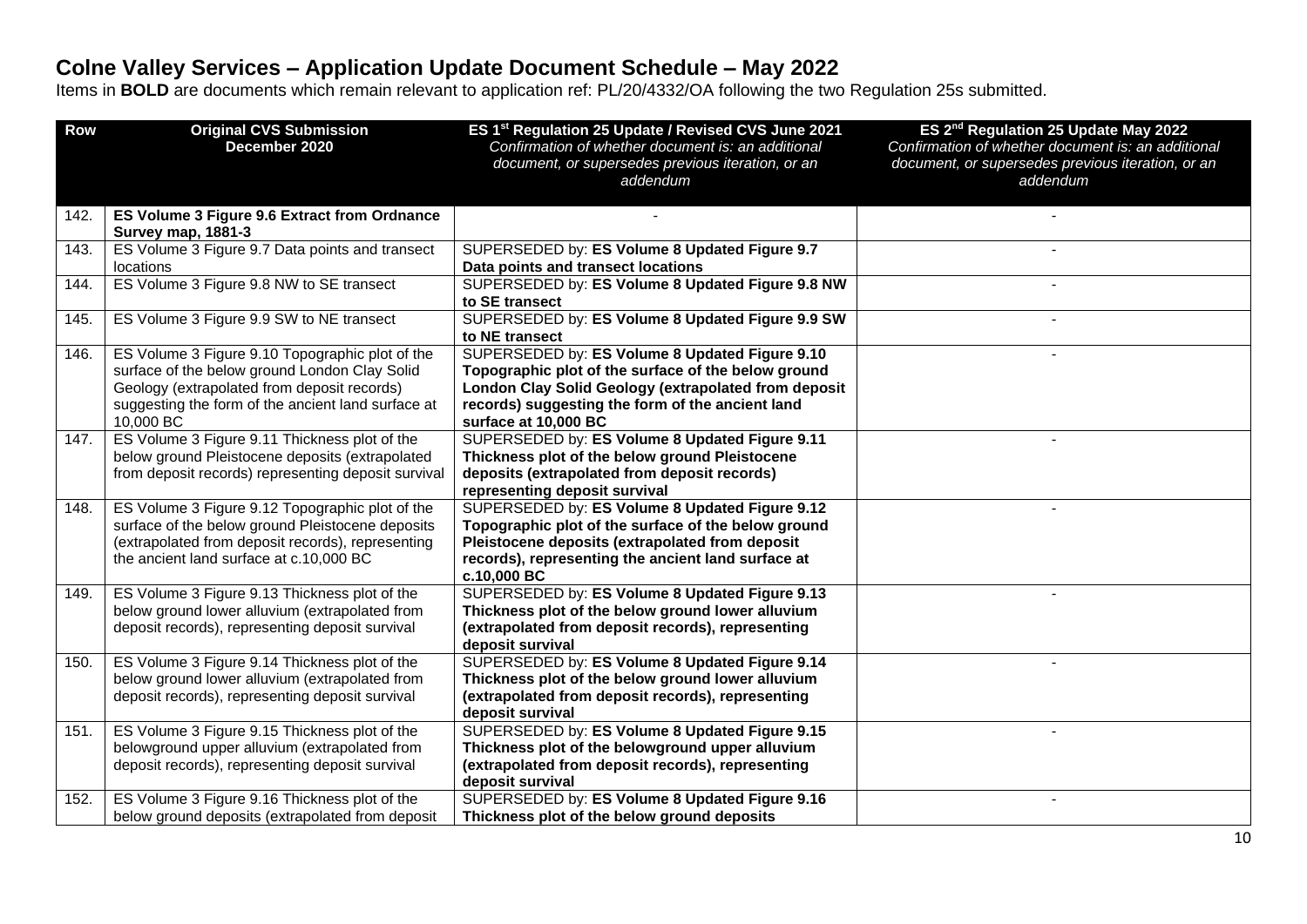| <b>Row</b> | <b>Original CVS Submission</b><br>December 2020                           | ES 1 <sup>st</sup> Regulation 25 Update / Revised CVS June 2021<br>Confirmation of whether document is: an additional | ES 2 <sup>nd</sup> Regulation 25 Update May 2022<br>Confirmation of whether document is: an additional                                          |
|------------|---------------------------------------------------------------------------|-----------------------------------------------------------------------------------------------------------------------|-------------------------------------------------------------------------------------------------------------------------------------------------|
|            |                                                                           | document, or supersedes previous iteration, or an<br>addendum                                                         | document, or supersedes previous iteration, or an<br>addendum                                                                                   |
|            |                                                                           |                                                                                                                       |                                                                                                                                                 |
|            | records), representing modern and historic deposit<br>survival            | (extrapolated from deposit records), representing<br>modern and historic deposit survival                             |                                                                                                                                                 |
| 153.       | ES Volume 3 Figure 9.17 Plan showing areas of<br>archaeological potential | SUPERSEDED by: ES Volume 8 Updated Figure 9.17<br>Plan showing areas of archaeological potential                      | $\blacksquare$                                                                                                                                  |
| 154.       |                                                                           | ADDITIONAL DOCUMENT: ES Volume 8 Figure 9.18<br>Previous Archaeological Works (Events) within the<br>1km study area   | $\blacksquare$                                                                                                                                  |
| 155.       |                                                                           | ADDITIONAL DOCUMENT: ES Volume 8 Figure 9.19 W<br>to E transect                                                       |                                                                                                                                                 |
| 156.       |                                                                           |                                                                                                                       | ADDITIONAL FIGURE: ES 2nd Reg 25 Update Figure<br>9.20 Area of proposed extraction and location of<br>initial construction compound (Volume 10) |
| 157.       | ES Volume 3 Figure 12.1 Socio Economic<br><b>Study Area</b>               |                                                                                                                       |                                                                                                                                                 |
| 158.       | ES Volume 3 Figure 13.1 Link Reference Plan                               |                                                                                                                       |                                                                                                                                                 |
| 159.       | ES Volume 3 Figure 13.2 Public Right of Way<br>Plan                       |                                                                                                                       |                                                                                                                                                 |
| 160.       |                                                                           |                                                                                                                       | ADDITIONAL FIGURE: ES 2nd Reg 25 Update Figure<br>14.1 M25 tie-in Works - Sheet 1                                                               |
| 161.       |                                                                           |                                                                                                                       | ADDITIONAL FIGURE: ES 2nd Reg 25 Update Figure<br>14.2 Public Rights of Way                                                                     |
| 162.       |                                                                           |                                                                                                                       | ADDITIONAL FIGURE: ES 2nd Reg 25 Update Figure<br>14.3 Noise & Vibration Sensitive Receptor Positions                                           |
| 163.       |                                                                           |                                                                                                                       | ADDITIONAL FIGURE: ES 2nd Reg 25 Update Figure<br>14.4 Baseline Noise Monitoring Fixed Positions                                                |
|            | ES Volume 4 - M25 Improvement Works                                       |                                                                                                                       | SUPERSEDED BY: ES Volume 10 Chapter 14.0                                                                                                        |
| 164.       | ES Volume 4 - M25 Improvement Works                                       |                                                                                                                       | SUPERSEDED by: Chapter 14.0 ES Volume 10 M25<br><b>Tie-In Works</b>                                                                             |
| 165.       | ES Volume 4 - Appendices                                                  | $\blacksquare$                                                                                                        | SUPERSEDED by: Chapter 14.0 ES Volume 10 M25<br><b>Tie-In Works</b>                                                                             |
| 166.       | ES Volume 4 - Figures                                                     |                                                                                                                       | SUPERSEDED by: Chapter 14.0 ES Volume 10 M25<br><b>Tie-In Works</b>                                                                             |